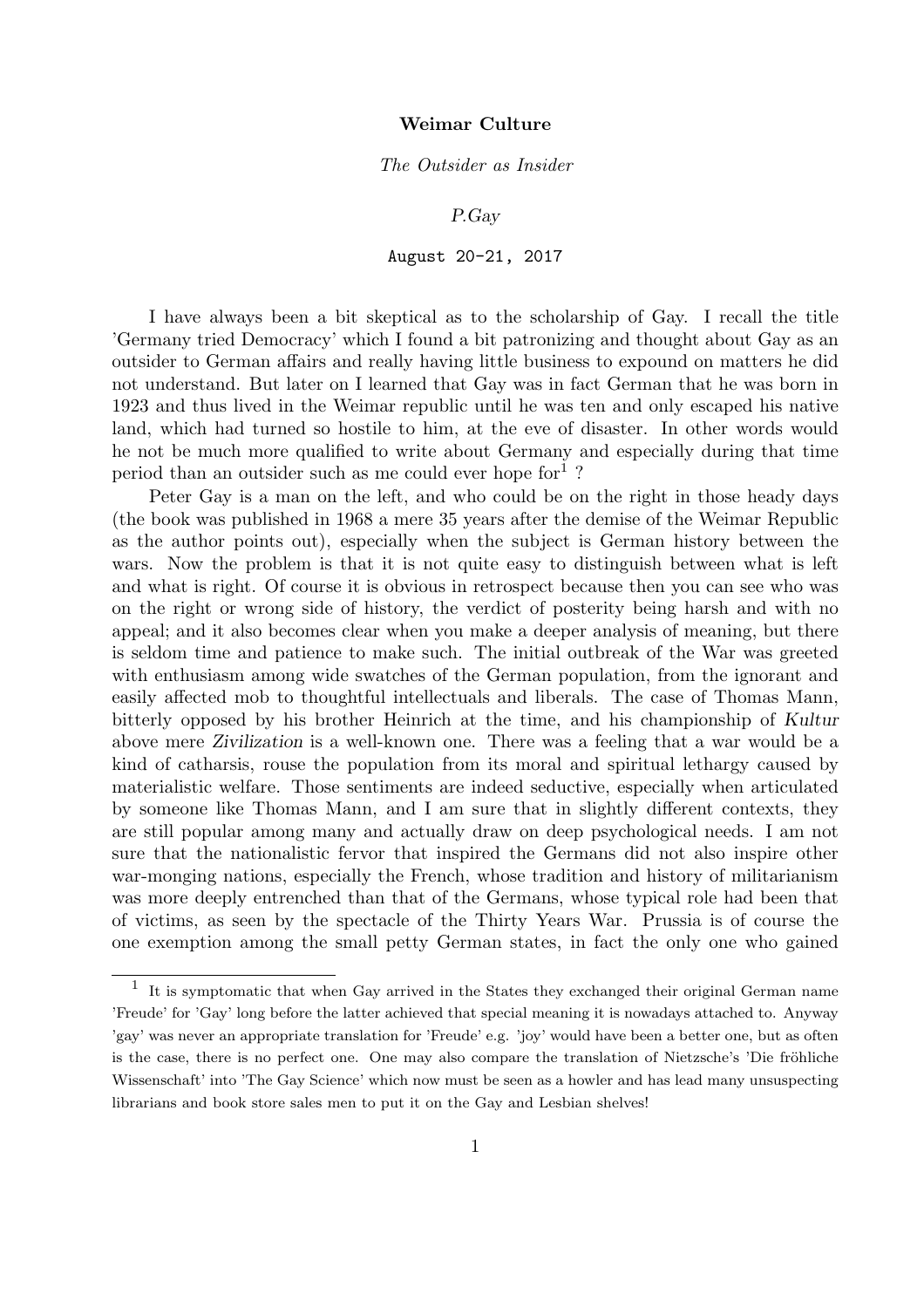regional status as a minor power. Prussia and Prussianism had in fact many virtues, and those should not be seen as mere subservient to a military tradition, even if the military may have been the one who had benefited from it the most. The Prussian virtue of obedience and dutifulness is a two-edged sword which cuts both ways. Prussia became great with Bismarck and the unification he brought about made Germany for the first time a real power. And economically a most successful one, and also politically in many ways an exemplary one with its farsighted social legislation. Bismarck remains a highly controversial figure, now as well as back during his time. The vulgar picture of him as a symbol for aggressive militarianism is deeply misleading. He was a very complicated man, admittedly with sentimental ties to 'Junkertum', but clearly transcending his origin, even if shaped by it. Ostensibly he was a man of no mean literary talent, with intellectual interests, and with an abhorrence of war<sup>2</sup> . But above all he was a political animal, and politics is a dirty business. Nevertheless the legacy he left behind turned out to be a deeply defective when he was succeed by men of much lesser intellectual and political status. Germany was not a democracy on the Anglo-Saxon level, the chancellor was not responsible to an elected body but to the emperor. The emperor was also a symbol, as became particularly clear with the ascent of Wilhelm II, and as such not a steady pole to lean against<sup>3</sup>. Then there are of course more to democracy than representation, more important still are democratic institutions such as the legal system and the quality of schools and higher learning. Than finally, connected with these, are egalitarian aspects which are often confused with democracy. On all of those other counts Germany was ahead of class conscious Britain (not that class divisions did not exist in Germany as in almost all societies, but one doubts it was so entrenched, the aristocracy (as in France) playing a more sentimental role), which was in fact one of the reasons that Bertrand Russell and others opposed the war as a result of governmental short-sighted propaganda.

The war was a disaster, far from being an uplifting experience as sentimentally envisioned, it was not only close to exterminating 'Zivilization' but also as a consequence 'Kultur' as well. On top of the injury, which was shared to a bigger and lesser degree by all participants of the war<sup>4</sup> there was insult. In so many words Germany was branded as the instigator of the War and thus subjected to humiliating diplomatic treatment and harsh reparations. This caused a domestic trauma whose ramifications went deep unintended as they may have been. Whether Germany was the sole instigator of the First World War remains a controversial issue even a century after its instigation (and soon also after its

<sup>2</sup> His three diversions into war may be seen as 'surgical', although the Franco-Prussian War, as opposed to the limited but decisive engagement against the rival Austria, did go out of hand, as wars tend to go, but compared to the mayhem caused by a Napoleon or a Gustavus Adolphus, marginal.

<sup>3</sup> Trump has been likened to Napoleon III (see article written, partly tongue in cheek, by S-E Liedman, DN November 28, 2016) another apt comparison would be with Wilhelm II who along with Trump could not be taken entirely seriously by the administration and was probably (along with Trump?) seen as a security risk, he did not tweet, but that was not by choice but by lack of opportunity, and did often come with grand announcements, which caused the German diplomatic services much unnecessary grief.

<sup>4</sup> Some marginal participants such as Romania reaped all the benefits of peace without any of the sacrifices of war.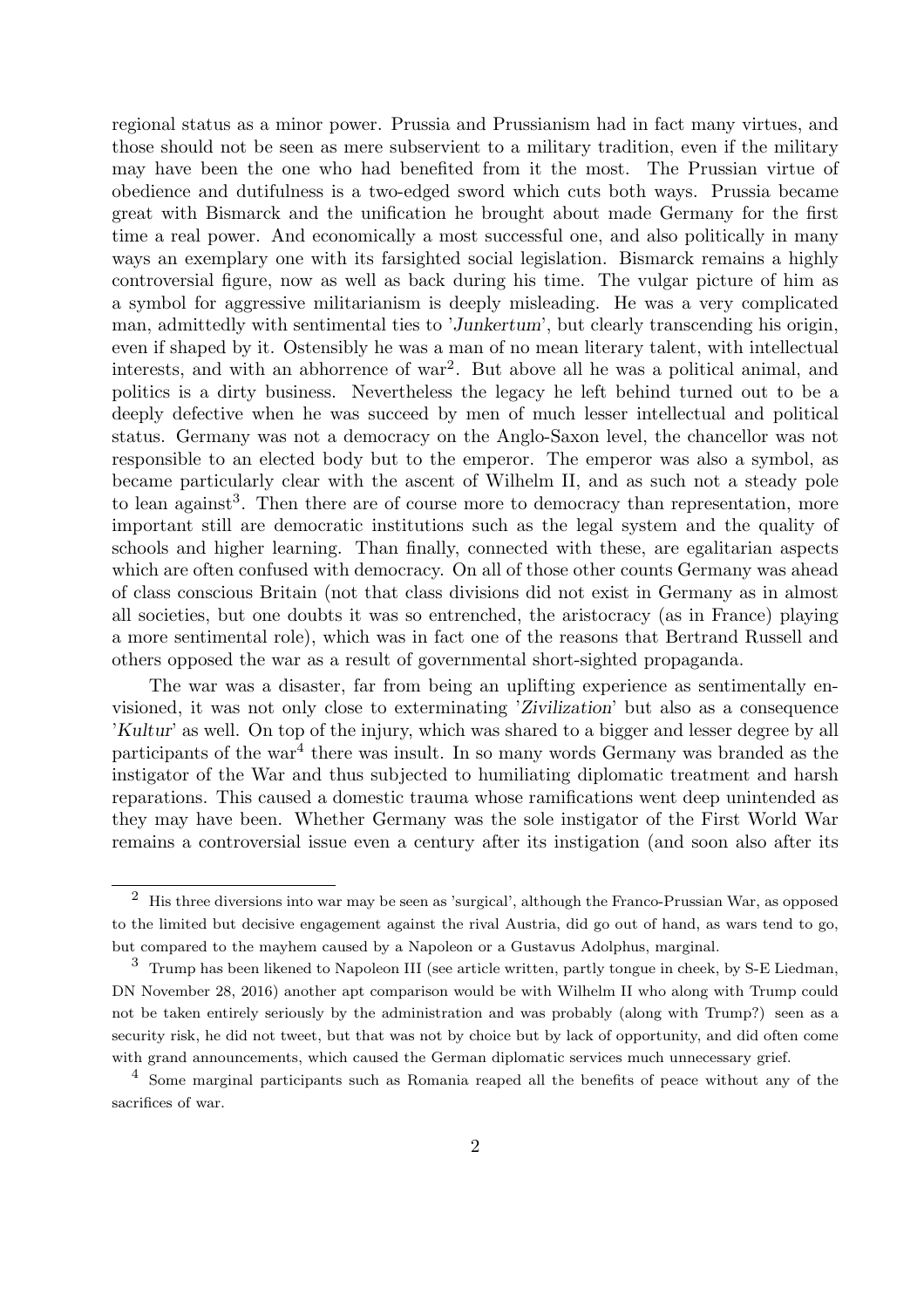conclusion)<sup>5</sup>. One may see the War as shock therapy, the cure worse than the disease. It did profoundly change many people forcing them to reconsider their erstwhile opinions and convictions, one example being Thomas Mann, who in the process was reconciled with his brother <sup>6</sup>. The Weimar Republic which ensued was a triumph of political wisdom and concession, but as such it lacked all elements of heroism and no one really warmed to it, even those as Vernuftrepublikaner would have had a duty to whole-heartedly support it, but feeling and reason, are as we all know, often at odds with each other, and even if we may pay lip service to the dictates of reason, deep down we honor the dictates of the heart deeper, as Pascal claimed to the effect that the heart knows what reason does not.

German militarism I find a questionable notion, but what is less questionable is the tradition of German idealism, which we should never forget was mostly confined to its most vocal segments, and hence the most advertised. The deepest sense of this idealism is to be found in the elevation, not to say, the deification of the poet, or as we say in Germanic language der Dichter which means more than just a poet, as can be seen as a mere wordsmith, but a visionary able to see deeper and further than mere mortals. Shakespeare plays an important role in the collective literary consciousness of the British, but the Germans are more than ready to appropriate him as one of their own. But in Britain there is no counterpart to Goethe, nor to the adulation the latter has been the subject of<sup>7</sup>. Fontane notes that the English are so unmusical and essentially, unlike the Germans, music does not play an important part in their lives<sup>8</sup>. But undeniably music has an emotional aspect that works also on the unmusical, or perhaps especially on the unmusical<sup>9</sup>. And even if the idealism and metaphysical leanings of a German professor may have little direct impact on the man in the street, the 'music' it engenders may reach many more. Music is about form and the subsequent emotion, not about reason and contents. You may not understand any of the meaning of a text, but that does not mean that you are indifferent to its music. How many understand Nietzsche (including Nietzsche himself) versus how many are mesmerized by him and his language? Thus the

<sup>5</sup> Clark in his recent book 'Sleepwalkers' goes at some considerable length to exonerate the Germans, in particular pointing out the aggressiveness of the French, and a long time before Kennan wrote about the Fateful Alliance between Russia and France, without which the War as it came about most likely would not have come about.

 $6\,$  Gay mentions at length der Zauberberg as the manifestation of Mann conceding his mistakes.

<sup>7</sup> It is interesting that initially Schiller enjoyed higher prestige than Goethe, and his plays were regularly performed until the end of the 19th century.

<sup>&</sup>lt;sup>8</sup> If we take the modern success of popular music such ethnic differences make little sense, but I am sure that at the time of Fontane's observation in the middle of the 19th century they had some relevance. More educated Germans were expected to be musically proficient than their British counterparts, and songs probably played a more central part in social gatherings, and of course when it comes to composers during the period many more were German than English. One should also note that the present craze and centrality of popular music has much more to do with passive consumerism, listening to music, not performing it, and being part of spectacles were the actual music seems more incidental.

<sup>&</sup>lt;sup>9</sup> Somewhat fancifully one may argue that a mathematical argument in the social sciences may sway the mathematically illiterate (which means most of the population) much more than the mathematicians, contrary to vulgar expectation)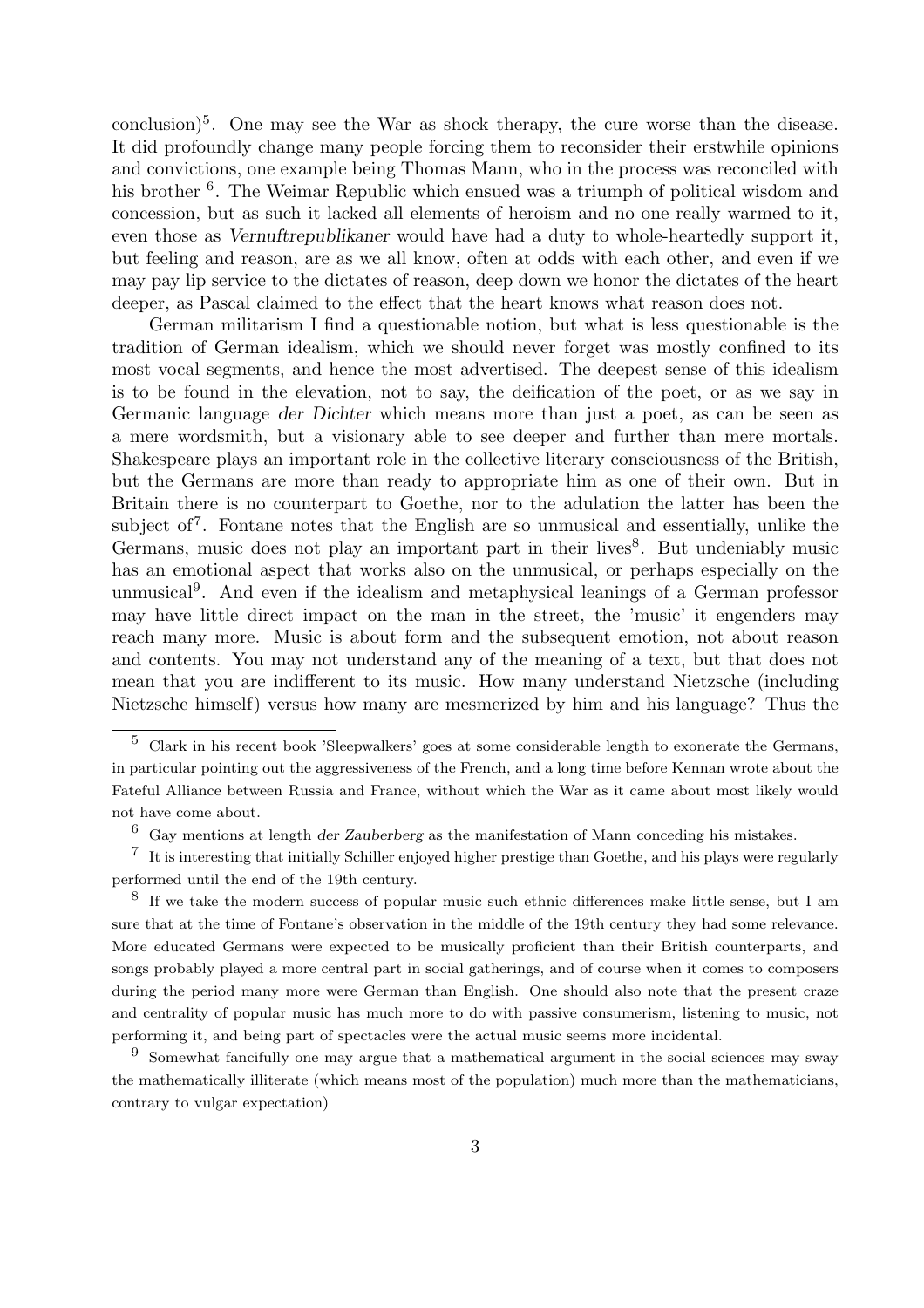German idealism did permeate a large section of the population. Gay brings attention to the 'Wandervogel' movement before the war<sup>10</sup> imbued with a sentimental attachment to freedom and unsullied nature, which had equal appeal to the right and the left, the very vagueness, which of course is the main characteristics of German idealism and which also allows a great variety of interpretations. There is of course a significant difference between the right and left when it comes to content and consequences, but much less so when it comes to formality and emotional appeal. A Wandervogel can as well end up a Communist as a so called Reactionary. At the time there was a sentimentalization for the collective, the need for the individual to subordinate its individuality to the collective spirit<sup>11</sup>. One may think of the etymology of 'Fascism', like the sheaf we are strong together but weak one by one, easily individually broken. This is an image and a metaphor equally applicable to the left as to the so called 'fascists'. In fact 'socialism' had a general appeal and the growing Nazi-movement was quick to appropriate this in their name, as well as the popular anti-capitalist stand. The rise of the Nazi movement is a mystery, and to my mind, never satisfactorily explained. The Nazi party was not a political party they rightly (and proudly) claimed but in fact a movement  $^{12}$ , and it did not progress politically although it did participate in the political theater by being part of elections. Karl Lueger, the controversial mayor of Vienna before the war, was a political anti-semite. He was in fact the founder of modern political anti-antisemitism, meaning the ambition to exploit a vague anti-antisemitic feeling, for definite political aims. The Jewish writer Stefan Zweig writes very respectfully of him in his memoirs (Die Welt von Gestern) and assures his reader that he was an excellent man, and whose anti-antisemitism should not be taken personally. But of course Hitler may have been inspired by him (no one is born an antisemite) and seen its potential. But Nazism was not a political party, and although it let drop its anti-capitalists ambitions, it took political anti-antisemitism literally (something one expects, according to Zweig, Lueger would never have done <sup>13</sup>). It was not a question of politics any longer. A movement may be healthy, but it may also be diseased, and the latter seems to be the easiest way of viewing  $Nazism<sup>14</sup>$ . Now the irony is that if not Weimar had been a parliamentary democracy Hitler would never have come to power. The movement, whose influence and appeal was actually waning, something Hitler and his cohorts well understood, were forced to tender the iron while it was still hot. It is easy to see that the steps which were taken to put Hitler at the helm, were one of gross incompetence, because

<sup>&</sup>lt;sup>10</sup> Memorably depicted by Hans Fallada in his memoirs of his youth (*Damals bei uns daheim*).

<sup>&</sup>lt;sup>11</sup> Leftists also point out the emphasis on the individual and its self-improvement in leftist ideologies point out to the successful efforts to educate the working classes individual by individual. This is of course an elitist view-point, and thus leftists tend to be culturally conservative and thus join hands with the culturedly inclined among the rightists. In the Modern left this distinction has been blurred to serve the ideology of egalitarianism, with disastrous results on the school system.

<sup>&</sup>lt;sup>12</sup> Similar tendencies can be found among the Social Democrats that appeal to people to be part of a movement not a mere political party

<sup>13</sup> In fact Jews did not suffer during his tenure during which he transformed Vienna into a modern model city

<sup>&</sup>lt;sup>14</sup> Of course this way of putting it does not offer much of an explanation, even if it at first sight might do so.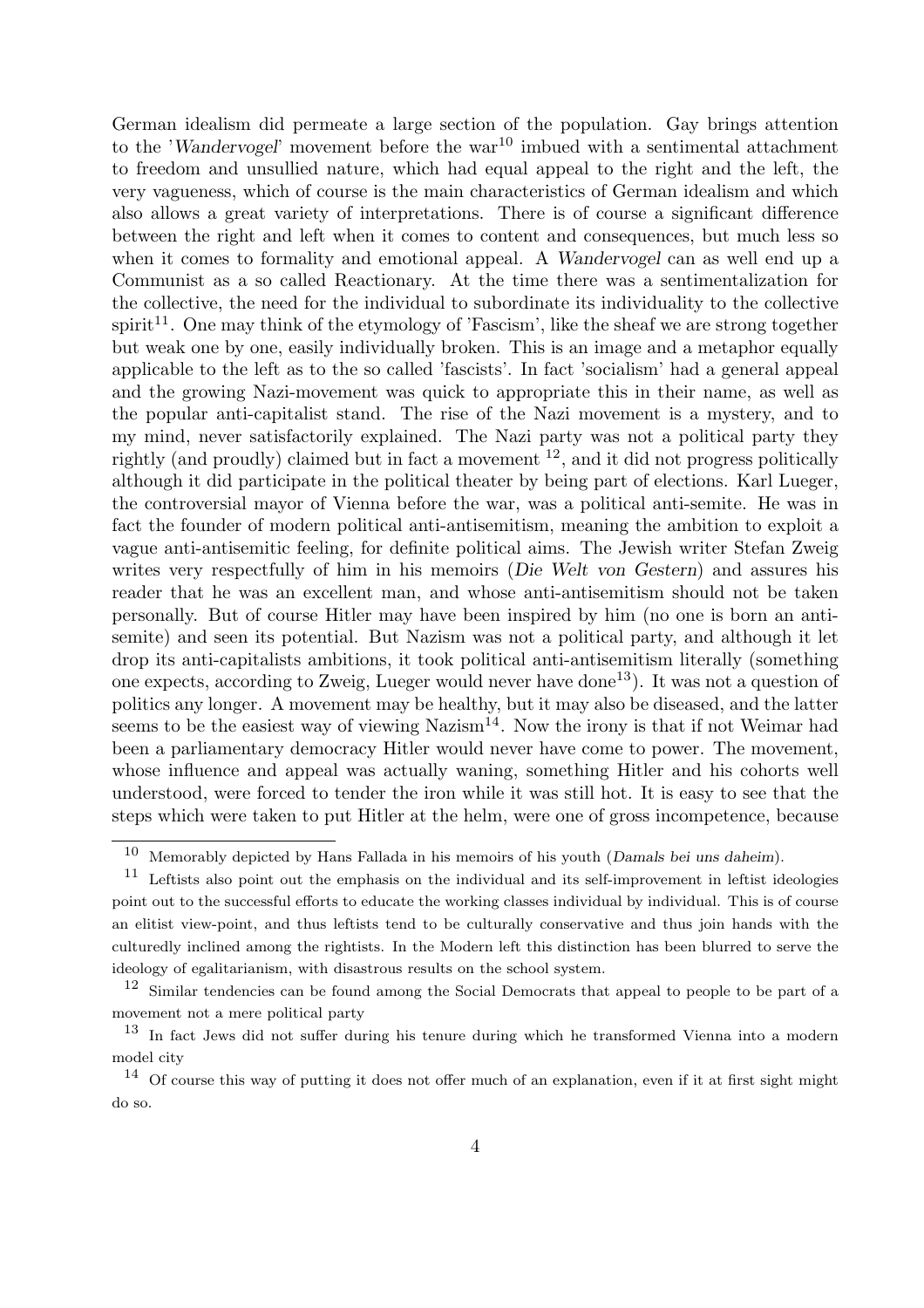in spite of The Nazi party taking part in the electorial game, it was no ordinary political party. The seizure, formally on wholly democratic ways, proved within weeks to dismantle the whole democratic system. This points to the dilemma of democratic representation, the mob can elevate to power the least suitable, a dilemma which was clearly articulated already by Plato, and forms the core of his political convictions, and which has branded him as an anti-democrat ever since.

But of course the rise of Nazism is not the subject of Gay's book, but the peculiar form of culture it embedded and emboldened, a culture with deep roots in German idealism.

By culture Gay means the Arts i.e. literature, theater, films, paintings, and also architecture, but when it comes to academics he restricts himself to history with some reference to philosophy. Not a word about the sciences and this is of course a big defect if you want to give a more comprehensive picture, but this is not the ambition of the author, he just wants to write an essay (complete with an extensive bibliography, has he read all those books?). Otherwise what would one make of somebody like Max Planck the quintessential Prussian who effected the deepest and most fundamental revolution in Physics - Quantum theory. It probably would not have been possible without a Prussian mentality, whatever that means. Incidentally the mathematicians and the physicists were the ones less susceptible to succumb to the seduction of Nazism. That may say less about the mathematicians and the physicists themselves then about the disciplines. In fact Germany lost by emigration, forced or voluntary, its leadership in science. Among the geniuses Gay lists that emigrated, only Einstein appears as a representative of science.

The roots of Weimar culture is to be seen already before the war. Hölderin, Kleist and Büchner are names from the early 19th century which were rediscovered at the turn of the century. Kleist may not have been totally forgotten but he was brought into the limelight from which he had been expelled (if he ever had occupied it). Hölderin, not to mention Büchner were more obscure. Hölderin had had a brief period of sanity, while Büchner had a very brief life. That made them of course very romantic. The great poet before the war was Rilke. He was greatly admired, in fact almost deified as a Dichter, something which puzzled and worried him. Rilke was obviously superior to his admirers (as Wittgenstein?). But what did those poets really write? Gay has to confess to a certain bewilderment. Did people understand it, or was it just music to them, sense subservient to form and sound? It is here that the reference to Stefan George and his coterie fits in, the other secret Germany, as the author calls it, under the radar of the Wilhelmine society. The Weimar republic gave a license to experimentation and a disintegration of norms and became an invitation to such subversive and secret undergrounds. There had been close to anarchy, after all a Germany on the Soviet model was close to being formed after the collapse of society following the military surrender, and one was actually briefly formed in Bavaria. Just as in Russia there had been a split of the socialists into a more moderate parliamentary kind - the Social Democrats and a more radical revolutionary kind - the Spartacists, led by the charismatic leaders Karl Liebknecht and Rosa Luxembourg who later were assassinated. But unlike Russia, order was restored, and more moderate, democratic forces prevailed. The Weimar Republic was born out of political and social chaos and against all predictions it managed to hang on. The radicalism that was thwarted politically found an outlet in the arts, just as it also had in the early years of the Soviet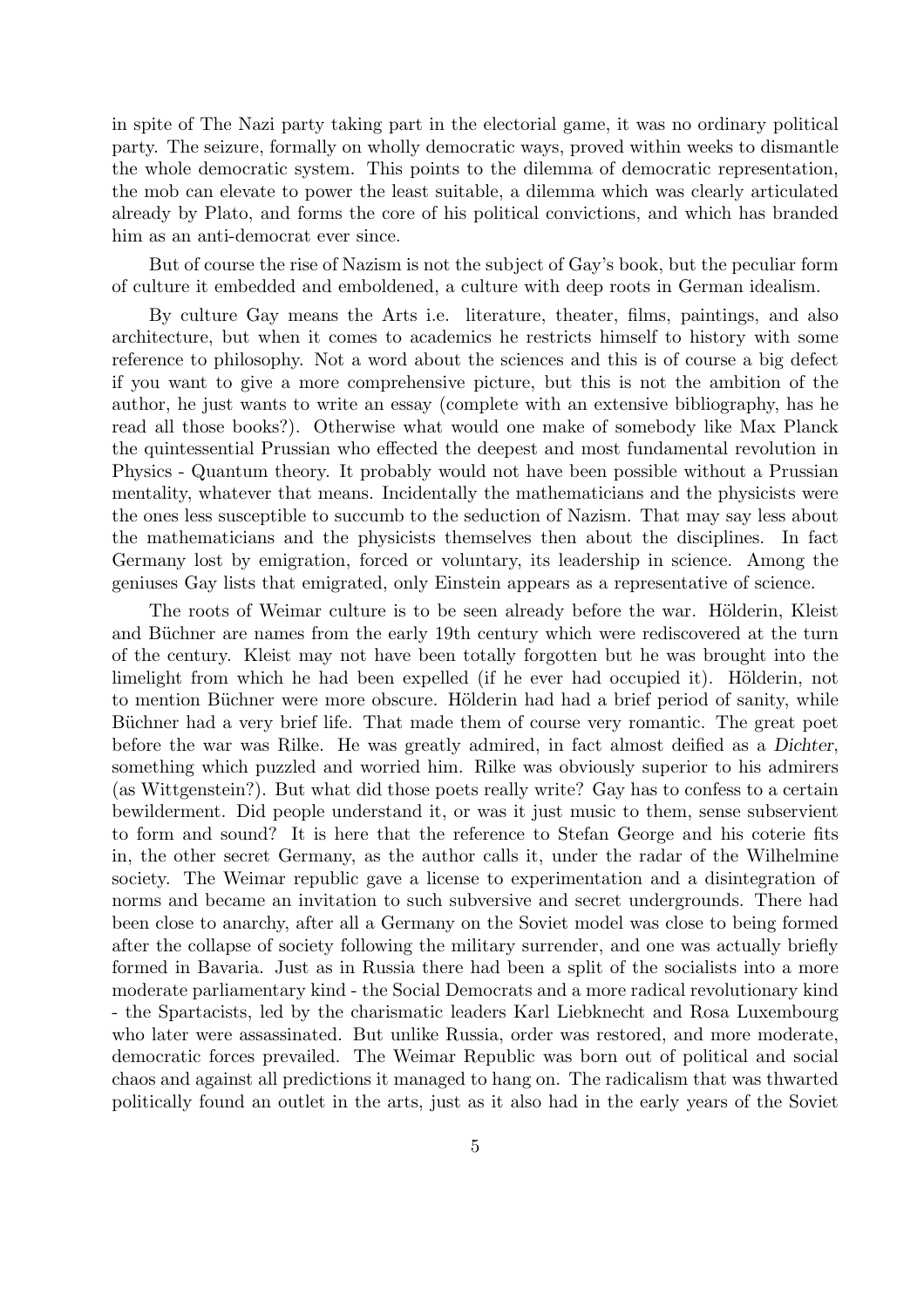Republic until the repressive conservatism of Stalin took over. Artistic license was close to moral license and the Sodom and Gomorrah that Berlin came to symbolize also came to symbolize the Weimar 'Zeitgeist' as one of decadence. Heinrich Mann was a chronicler of the Weimar years while those years and times did not seem to have interested his brother Thomas, who represented a more classical German Bildung. In Modern editions the works of Heinrich Mann have often pictures by expressionists as Kirchener on the cover, which would be more or less unthinkable when it comes to his brother. The prose of Heinrich Mann is expressionistic in character, some would say in a hap-dash way, while Thomas Mann writes an unhurried lucid prose if somewhat convoluted, as the author remarks: Mann did not like to be simple if it was at all possible to be complicated. Actually an attitude I have some sympathy for.

Expressionism is a catch phrase whose meaning is suggested rather then clarified. Obviously related to Impressionism it emphasized inner reality as opposed to outer reality. Rather than record what you see it depicts what you feel. Of course the Germans was not the first to initiate the change of orientation of art from a more objective mission, where the skill of the painter was paramount, to a more subjective one, where art was an expression of emotions, and technical skill was secondary. This is of course what Modern Art is all about, Art is no longer a complement to Science, but something quite different. Thus the rather short lived reign of Expressionism was to become the most prominent German contribution to Modern Art, with sources such as Munch and French school of Fauvism at the turn of the century. In addition to Kirchner Gay brings up Max Beckmann with great enthusiasm<sup>15</sup> as well as George Grosz and Otto Dix, the former a relentless caricaturist of Berlin decadence where fat industrialists and military men play the leading roles of villains, while Dix was known for his anti-war depictions. But expressionism also involved the theater, and the experimental plays by Strindberg certainly, the author claims, provided an inspiration, just as the realistic plays by Ibsen had deeply influenced British and Continental drama earlier. In fact the expressionist painters dabbled in poetry and the poets and playwrights dabbled in painting16. Among the expressionists playwrights Carl Zuckmeyer merits special mention, but he saw expressionism as a mere experiment and eventually abandoned it, and his later works are much more conventional<sup>17</sup>. Expressionism for all its subjectivity is still figurative, but non-figurative painting was perhaps the most radical innovation of the modern time period. We are here once again in the objective realm of art whose object it is to explore the huge realm of visual possibility of which the traditional realistic painting is just a very small segment. Now the boundary between the concrete and the abstract is a tenuous one, in fact abstract art can be seen as concrete, as

<sup>&</sup>lt;sup>15</sup> He in particular lauds Beckmann's supreme draftsmanship, which, however, does not come into its own in his expressionist paintings. He also refers to the striking self-portrait of the artist as a young man in a tuxedo. I saw it first in the Busch-Reisinger museum in the early 70's and it made for some reason a deep impression on me, maybe because of the formal wear of the artist. It is also the first painting I consciously encountered by Beckmann.

<sup>&</sup>lt;sup>16</sup> Strindberg dabbled in painting of a marked expressionist and non-figurative nature. He boasted to Munch that he was the greatest painter of the North. To some extent he was vindicated, his paintings now fetch hefty sums. Munch, however, did not dabble neither as a poet nor as a playwright.

<sup>17</sup> At least the one published 1945 and reviewed earlier in this volume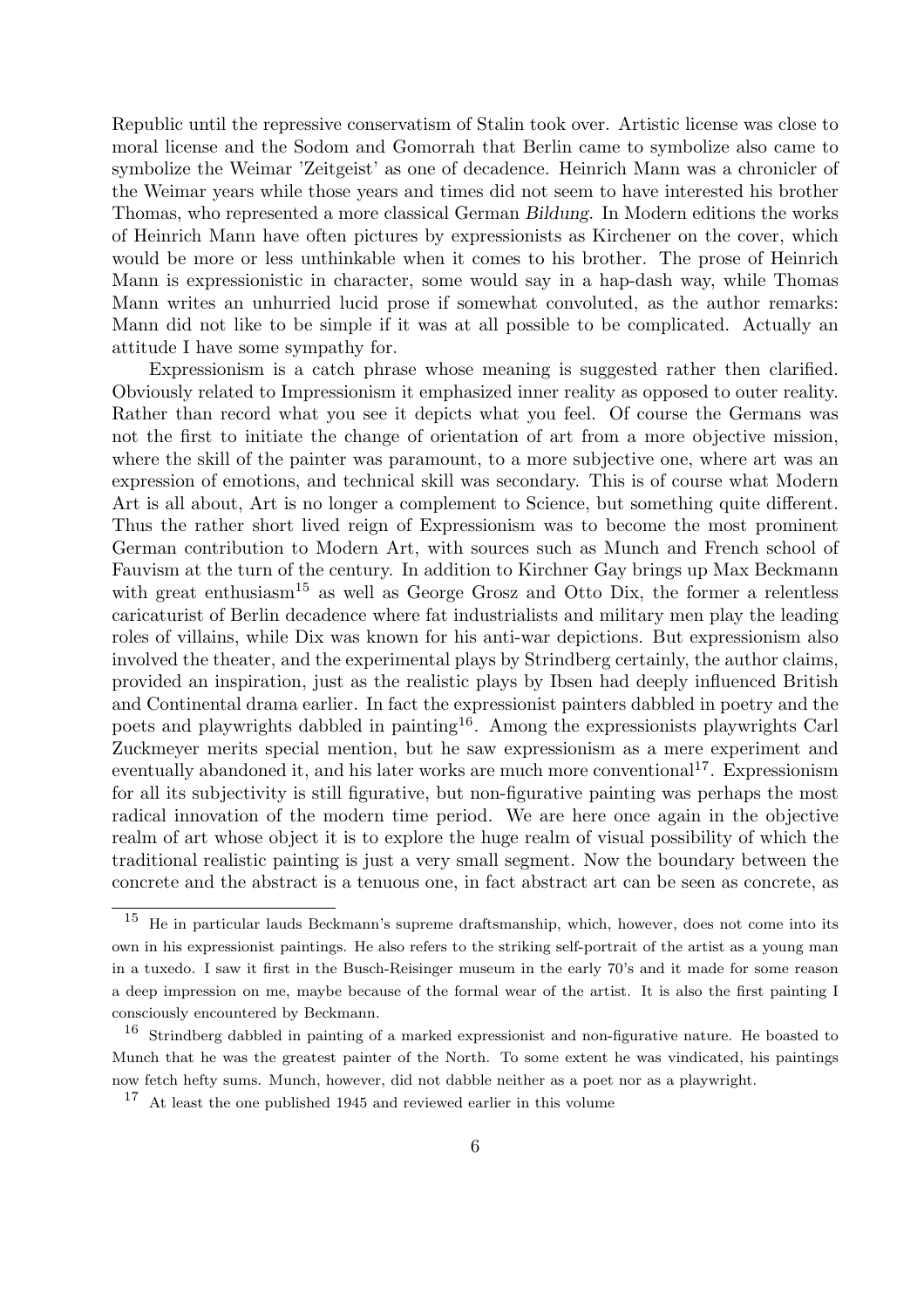it is its own object, and not a mere copy of one<sup>18</sup>. It creates its own existence as an object in the real world. If you take some fruit compote say, and drop some cream in it and stir, you create very pleasing visual displays as the cream mixes with the colorful compote. You create those easily, it does not take any skill (except to know when to stop) and there is no issue of mimesis involved, you do not copy something already in existence, you create something. The copying becomes coincident with the creation. What are the selective and aesthetic criteria involved? Kandinsky active in the Der Blaue Reiter in Munich, was a very self-conscious non-figurativist, gradually converging to the non-figuratively domain, writing about his efforts in an intellectual way. However, the most typical and representative art manifestation during the Weimar period was Die neue Sachlichkeit and the closely related Bauhaus-movement headed by Walter Gropius, first established in Weimar, then moved to Dessau, and spending its final year in Berlin until it was dismantled<sup>19</sup> by the new regime. It had connections with the British Arts and Craft movements of William Morris and can seen as its modernization. Its purpose was unashamedly educational, not to say didactic, to combine the skill of craft with the vision of art and bring about an aesthetic enchantment of everyday life by improving the taste of the general public, if by necessity through sheer exposure. It differed from the British movement in its minimalistic ambitions doing away with ornaments for its own sake and wedding beauty to function. It may seem to be an anti-thesis to the unabashedly subjective expressionism, factual rather than fancy, the art of engineering, but in fact there was a big overlap with expressionistic painters sharing similar subversive sentiments<sup>20</sup>. Not surprisingly the movement also included architecture where its ambitions of simplicity and functionality, would be particularly apposite, thus the Bauhaus buildings were not just buildings but designed to express (!) the spirit of the undertaking.

When it comes to academics, Gay dismisses German academics as stuffy and conventional. This is a defective assessment based on the fact that Gay only considers historians, and even with this proviso, it cries out for qualifications. German historical scholarship of the 19th century, with Ranke as the figure head, is rightly admired and set an example for the rest of the world, characterized by its emphasis on original sources and meticulous interpretations of them. It was the Germans who for the first time submitted the Bible to a critical historical scrutiny, which of course run counter to prevailing norms of piety, after all the name of Jehovah is never said out allowed, and religious texts should be beyond such petty investigations. What has Gay against German historians? Their tendency to metaphysical speculations, their romantic idea of Germany? Few finds his approval, most enthusiastic he is about Eckart Kehr (1902-33) somewhat less so of his adviser Friedrich Meinecke (1862-54). Kehr caused a scandal by claiming that the rise of Germany more had to do with commerce than guidance by a transcendent mission, thus a serious jab

<sup>18</sup> A Modern house would in neolithic time been something literally unseen and could thus be viewed as an abstract sculpture. Now we are used to them, but why are paintings of them seen as concrete and not abstract? If you make a painting depicting an abstract painting, does it as painting become figurative and concrete by depicting an object in the real world?

<sup>19</sup> The buildings still stand in Dessau where they can be inspected

 $20$  Morris himself was a social activist in 19th century and a poet as well as a textile designer moving in pre-Raphaelite circles. He certainly would have felt at home at Weimar.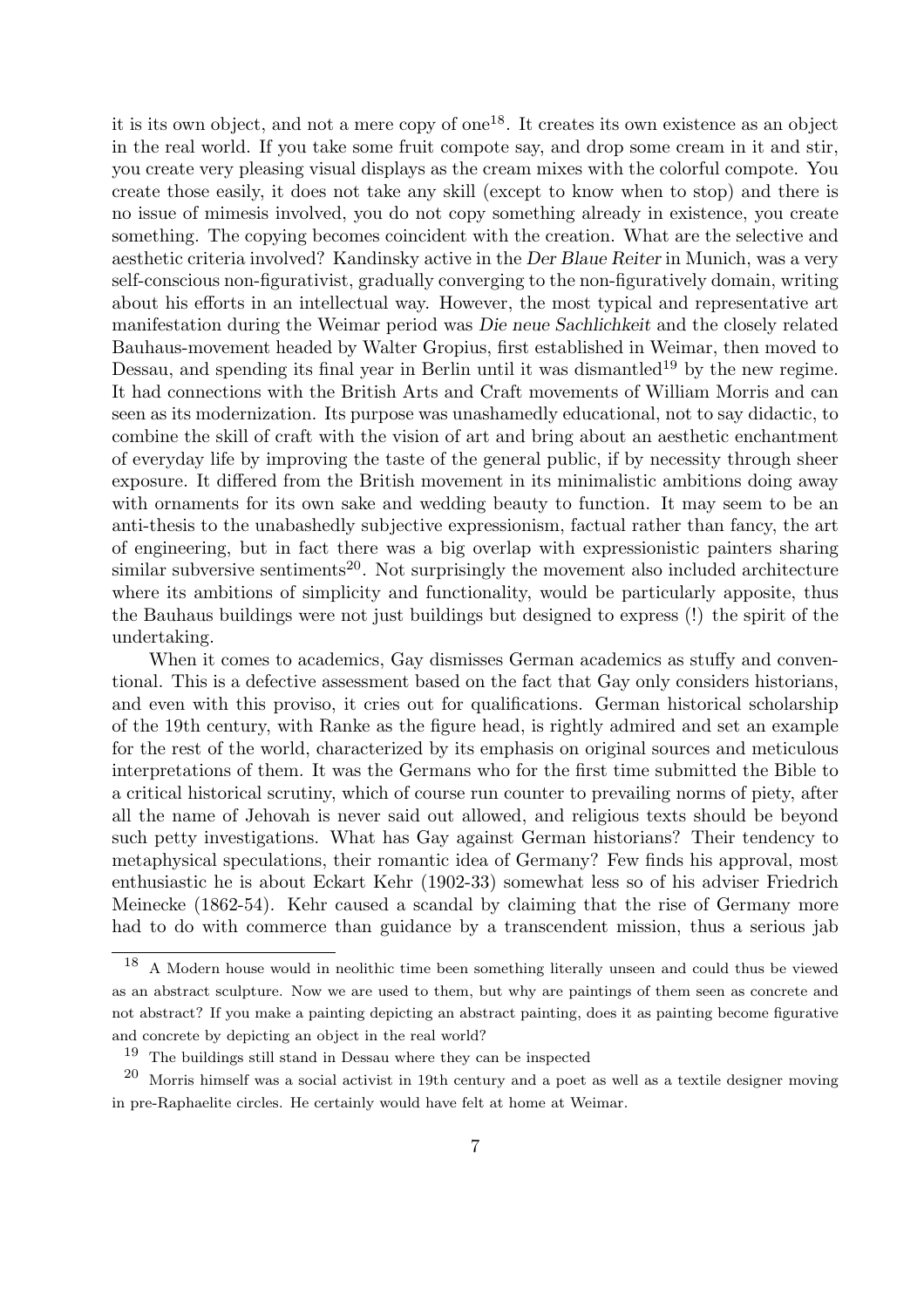against an idealistic version of history. His adviser warned him against his radicalism, however interesting and commendable, and advised him to tone it down in order not to compromise his career. As to Meinecke Gay concentrates on his work Idee des Staatsräson which he likens to Mann's der Zauberberg. He faults him for his tragic vision of Power and the contradiction between private and public moral, in short in seeking the good, you are reduced to resorting to evil means. By formulating the problem of power in terms of tragedy, he elevates a merely practical problem by giving it metaphysical dignity, according to the author, and this is all the result of an unfortunate influence of traditional German idealism, Gay writes regrettingly.

As to the literary depiction of the Weimar period, Heinrich Mann is an obvious candidate, so is also Hans Fallada, who, however, does not merit a mention (at least not one meriting a name in the index as opposed to the voluminous bibliography) in the essay, although by his more popular and accessible books, he may give a more realistic picture. Kästner suffers the same fate as does Roth, but Döblin and his Berlin Alexanderplatz earns at least a mention, and Stefan Zweig is even mentioned repeatedly. In the world of Gay, the two Manns predominate.

When it comes to music he has neither much to say, but it is after all just an essay and an attempt with no ambitions of comprehensiveness. Much, however, is devoted to the revolt of the son and the revenge of the father. Did the Weimar Republic start as a revolt of the younger generation against the militarianism of the older and end as the revenge of the latter. Clear is that the Nazi movement did enlist the support of the young more than the old. But after all idealism and the search for wholeness is something that appeals to the young and untried. In Nazism sordid politics was replaced by beauty with mildly put disastrous consequences.

The Weimar period was short, not even fourteen years. It can conveniently be divided into three period. The first was traumatic with humiliation by the French as to reparations and the occupation of the Ruhr district which resulted in a run-away inflation in 1923 which deeply traumatized the society and wiped away life savings. But the government miraculously got the inflation under control, first issuing Rentenmark then Reichmark and re-establishing trust which is the basis of any monetary economy. What follows were years of relative prosperity. Germany emerged from its pariah status through the Locarno treaty and there were reductions in the reparation payments<sup>21</sup>, after all it was a big country with a potentially vibrant economy resilient enough to reassert itself after the one catastrophe after the other in the 20th century. Then came the financial crash of 1929 with unemployment on a really big scale. But tides were about to turn, and the Nazi movement seized the day before they were doomed to fade away by the next cycle of prosperity, which they now could claim as their own. The Weimar period was a period of party politics, and as such least of all heroic. The Social Democrats and the Center Party with the support of Streseman's more conservative People's Party dominated the parliament, making do from one change of government to another, actually accomplishing things as we have just noted. It all came to an end when President Hindenburg offered the chancellorship to Hitler, which Gay sees not as a betrayal (after all in spite of dire forebodings Hindenburg turned

<sup>21</sup> Margaret MacMillan claims in Peacemakers (reviewed in these volumes) that the Germans in the end ended up paying much less than what the French had to surrender after 1871.